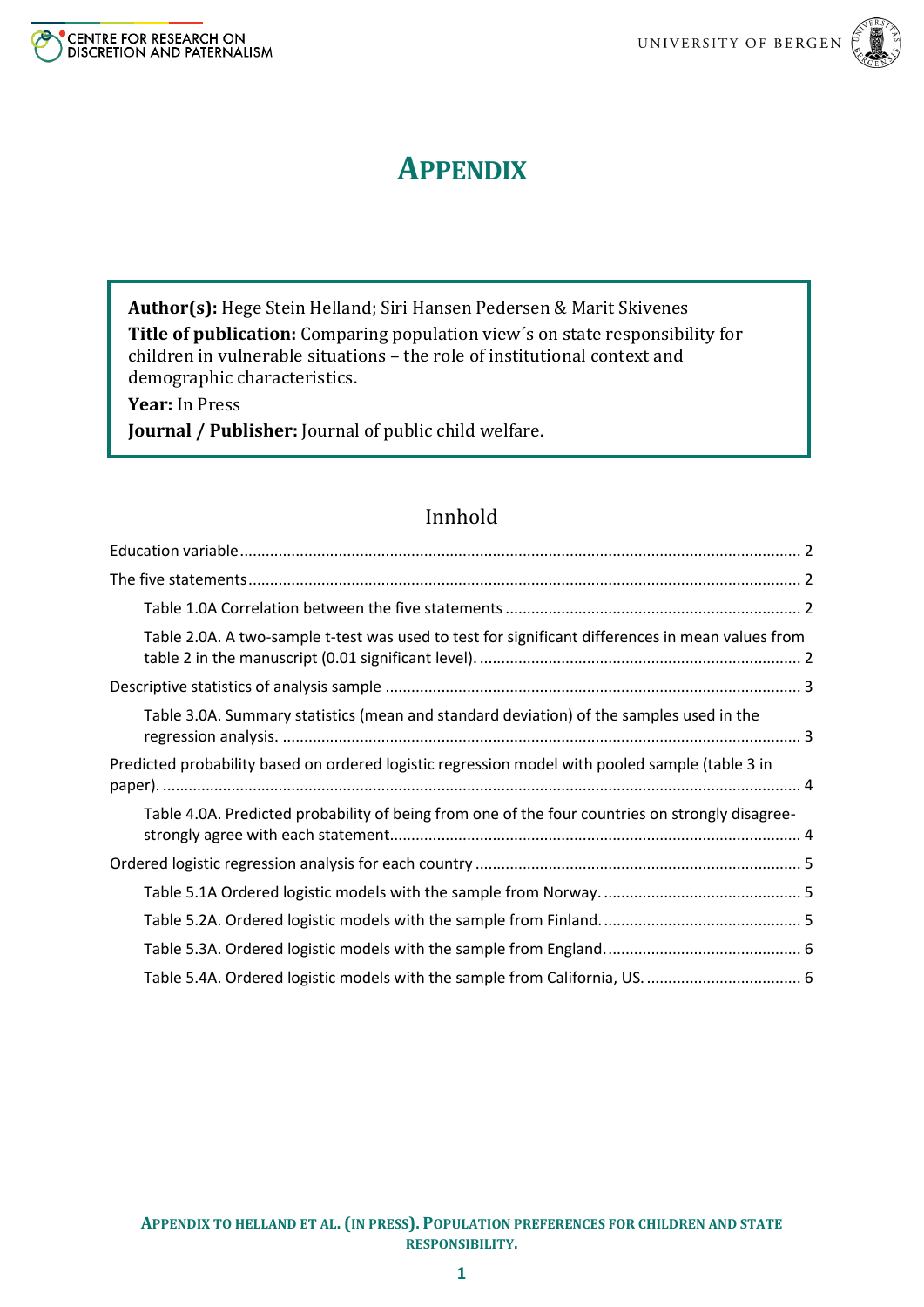



### <span id="page-1-0"></span>**Education variable**

### **Textbox – Education variable**

Education is measured as a binary variable distinguishing between higher education (1) and no high education (0). This binary distinction is made to overcome challenges with comparability between the four countries school systems and thus different wording of the question relating to education. The higher education category (1) is an academic degree beyond high school education; Bachelor's/undergraduate degree (university/college 1-3 year); Master's degree (university/college/graduate school 4+ years); or Doctorate/professor degree (university/college/graduate school 5+ years). The no higher education (0) category indicates individuals that have either completed primary, secondary or further education (which is not an academic degree). A limitation with the education measure is that individuals outside the school system are not included. Respondent could choose the response category "other", and a total of 106 respondents did this. However, why they choose this category could be something different than being outside the school systems and is therefore treated as missing value (which is 106 observations).

## <span id="page-1-1"></span>**The five statements**

#### <span id="page-1-2"></span>*Table 1.0A Correlation between the five statements*

|                      | S1<br><b>Neglect</b> | S <sub>2</sub><br><b>Service</b> | S3<br>Care order | S4<br><b>Well-being</b> | S5<br>Work |
|----------------------|----------------------|----------------------------------|------------------|-------------------------|------------|
| <b>S1 Neglect</b>    | 1                    |                                  |                  |                         |            |
| <b>S2 Service</b>    | .279                 | 1                                |                  |                         |            |
| S3 Care order        | .637                 | .323                             | 1                |                         |            |
| <b>S4 Well-being</b> | .378                 | .535                             | .410             | 1                       |            |
| S5 Work              | .372                 | .473                             | .453             | .673                    |            |

#### <span id="page-1-3"></span>*Table 2.0A. A two-sample t-test was used to test for significant differences in mean values from table 2 in the manuscript (0.01 significant level).*

| <b>Statement</b> |          | Significant difference between              |
|------------------|----------|---------------------------------------------|
|                  | $\circ$  | Norway differs from Finland/England/CA,USA  |
| Neglect (S1)     | $\Omega$ | Finland differs from England/CA, USA        |
|                  | $\circ$  | England differs from CA, USA                |
|                  | $\circ$  | Norway differs from England/USA             |
| Service (S2)     | $\circ$  | Finland differs from CA, USA                |
|                  | $\circ$  | England differs from CA, USA                |
| Care order (S3)  | $\circ$  | Norway differs from Finland/England/CA, USA |
|                  | $\circ$  | England differs from Finland/CA, USA        |
| Well-Being (S4)  | $\circ$  | England differs from Finland/CA, USA        |
| Work (S5)        | $\circ$  | Norway differs from Finland/England         |
|                  | O        | CA, USA differs from / England              |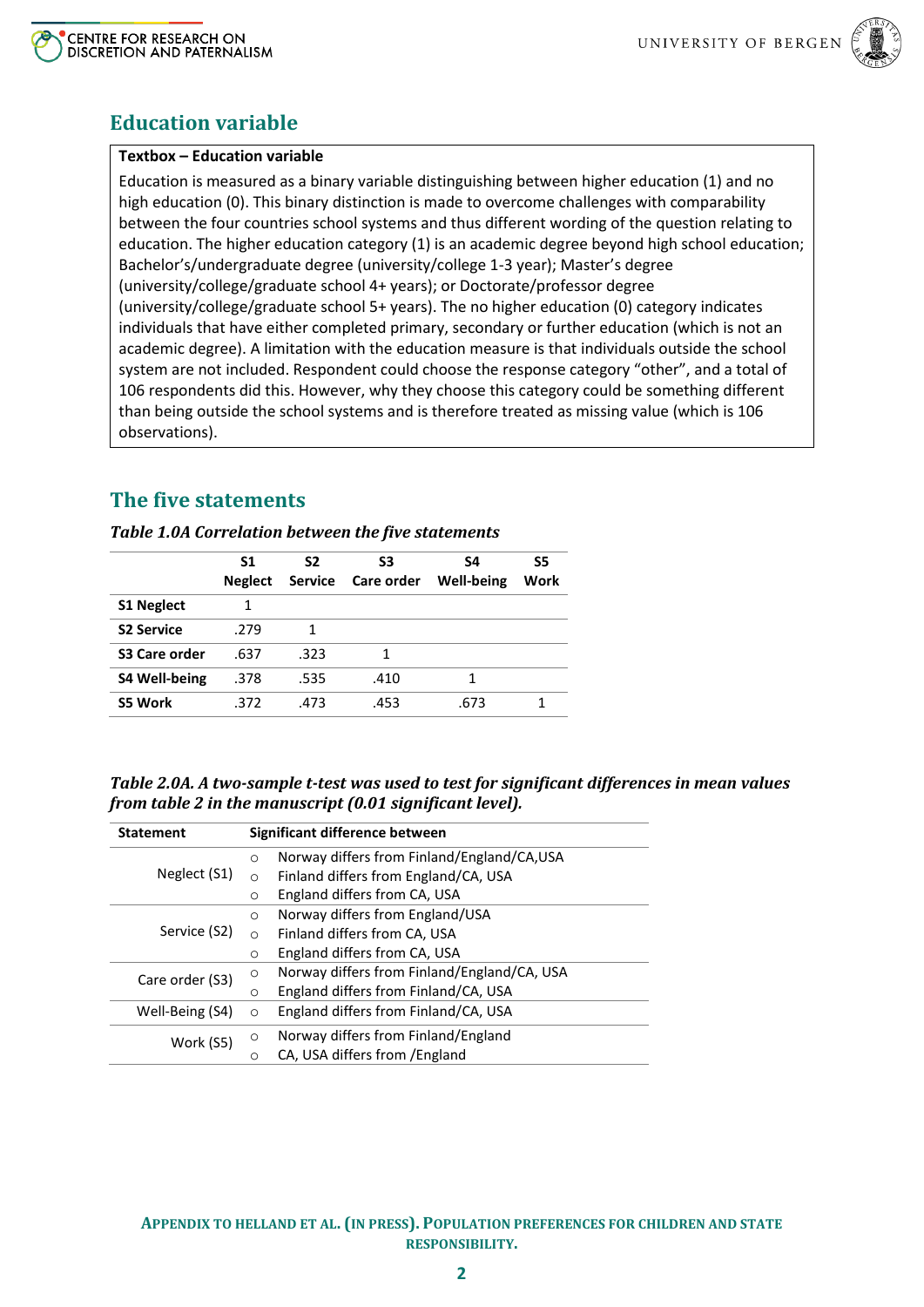



# <span id="page-2-0"></span>**Descriptive statistics of analysis sample**

<span id="page-2-1"></span>*Table 3.0A. Summary statistics (mean and standard deviation) of the samples used in the regression analysis.*

| Variable            | Pooled sample | <b>Norway</b> | <b>Finland</b> | <b>England</b> | California, US |
|---------------------|---------------|---------------|----------------|----------------|----------------|
|                     | $(n=2439)$    | $(n=802)$     | (n=528)        | $(n=468)$      | $(n=613)$      |
| <b>S1Neglect</b>    | 3.37          | 3.65          | 3.34           | 3.06           | 3.28           |
|                     | (1.07)        | (.889)        | (1.04)         | (1.09)         | (1.22)         |
| <b>S2Service</b>    | 4.26          | 4.32          | 4.29           | 4.22           | 4.19           |
|                     | (.785)        | (.779)        | (.786)         | (.716)         | (.836)         |
| S3Careorder         | 3.05          | 3.11          | 2.84           | 3.27           | 2.99           |
|                     | (1.17)        | (1.112)       | (1.17)         | (1.05)         | (1.31)         |
| S4Wellbeing         | 3.99          | 3.98          | 3.90           | 4.10           | 3.98           |
|                     | (.833)        | (.788)        | (.862)         | (.776)         | (.916)         |
| <b>S5Work</b>       | 3.67          | 3.62          | 3.71           | 3.73           | 3.66           |
|                     | (.929)        | (.83)         | (.934)         | (.878)         | (1.01)         |
| Gender              | .474          | .462          | .488           | .483           | .471           |
| Male/Female=1       | (.499)        | (.498)        | (.500)         | (.500)         | (.499)         |
| Age                 | 47.5          | 50.3          | 49.1           | 44.05          | 45.27          |
|                     | (16.68)       | (16.66)       | (16.4)         | (17.52)        | (15.41)        |
| Child under 18      | .332          | .279          | .331           | .342           | .393           |
| No/Yes=1            | (.471)        | (.448)        | (.471)         | (.475)         | (.488)         |
| <b>Education</b>    | .276          | .339          | .234           | .161           | .324           |
| No higer/Higher=1   | (.447)        | (.473)        | (.424)         | (.368)         | (.468)         |
| Ideology            | 2.18          | 2.03          | 2.03           | 2.21           | 2.47           |
| Left/Centre/Right=3 | (.774)        | (.891)        | (.808)         | (.659)         | (.546)         |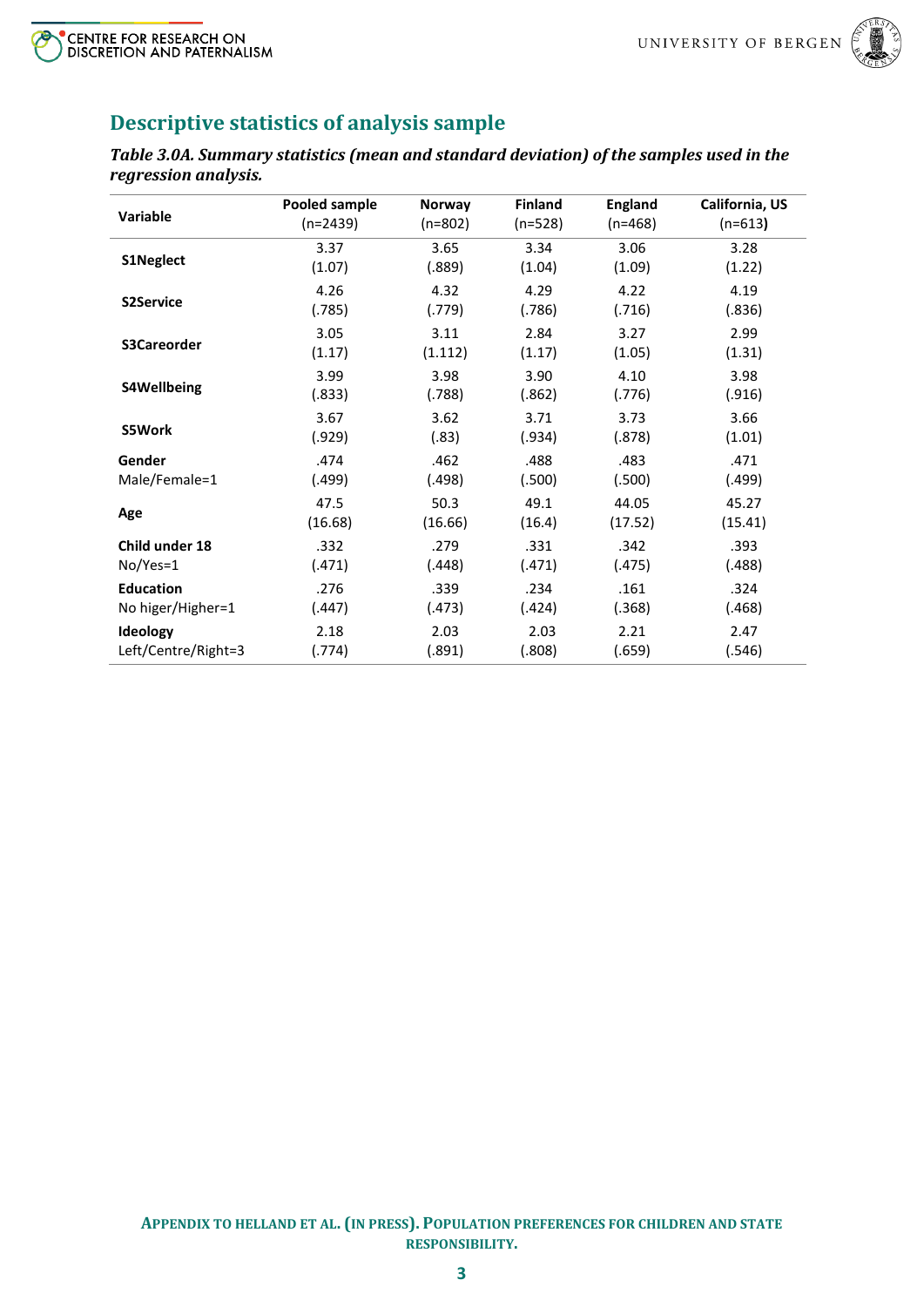

# <span id="page-3-0"></span>**Predicted probability based on ordered logistic regression model with pooled sample (table 3 in paper).**

<span id="page-3-1"></span>*Table 4.0A. Predicted probability of being from one of the four countries on strongly disagree-strongly agree with each statement.*

|               |                   | Norway     | Finland    | England        | California, US |
|---------------|-------------------|------------|------------|----------------|----------------|
|               | Strongly disagree | 2% (.020)  | 3% (.004)  | 4% (.006)      | 3% (.004)      |
|               | Disagree          | 14% (.009) | 20% (.013) | 27% (.016)     | 22% (.013)     |
| S1 Neglect    | Neither/nor       | 24% (.009) | 28% (.010) | 30% (.010)     | 29% (.010)     |
|               | Agree             | 38% (.011) | 34% (.013) | 28% (.014)     | 32% (.013)     |
|               | Strongly agree    | 20% (.012) | 14% (.011) | 9% (.008)      | 12% (.010)     |
|               | Strongly disagree | 1% (.001)  | 1% (.001)  | 1% (.002)      | 1% (.002)      |
|               | <b>Disagree</b>   | 2% (.002)  | 2% (.002)  | 2% (.003)      | 2% (.003)      |
| S2 Service    | Neither/nor       | 8% (.006)  | 9% (.007)  | 10% (.008)     | 10% (.008)     |
|               | Agree             | 43% (.013) | 44% (014)  | 46% (.014)     | 47% (.013)     |
|               | Strongly agree    | 45% (.017) | 45% (.021) | 40% (.211)     | 39% (.019)     |
|               | Strongly disagree | 8% (.007)  | 12% (.010) | 6% (.006)      | 10% (.008)     |
|               | Disagree          | 24% (.011) | 29% (.013) | 19% (.011)     | 26% (.013)     |
| S3 Care order | Neither/nor       | 31% (.009) | 30% (.009) | 30% (.009)     | 30% (.009)     |
|               | Agree             | 23% (.010) | 19% (.011) | 26% (.011)     | 21% (.011)     |
|               | Strongly agree    | 14% (.009) | 10% (.008) | 18% (.013)     | 12% (.009)     |
|               | Strongly disagree | 1% (.001)  | 1% (.002)  | $0.5\%$ (.001) | 1% (.001)      |
|               | Disagree          | 6% (.005)  | 7% (.006)  | 4% (.004)      | 5% (.005)      |
| S4 Well being | Neither/nor       | 15% (.009) | 16% (.011) | 11% (.009)     | 14% (.010)     |
|               | Agree             | 53% (.010) | 53% (.010) | 51% (.012)     | 53% (.010)     |
|               | Strongly agree    | 24% (.013) | 23% (.015) | 33% (.019)     | 28% (.017)     |
|               | Strongly disagree | 1% (.002)  | 1% (.002)  | 1% (.001)      | 1% (.002)      |
|               | Disagree          | 11% (.008) | 9% (.007)  | 8% (.007)      | 9% (.008)      |
| S5 Work       | Neither/nor       | 30% (.012) | 26% (.013) | 24% (.013)     | 27% (.013)     |
|               | Agree             | 41% (.011) | 44% (.011) | 45% (.011)     | 43% (.011)     |
|               | Strongly agree    | 15% (.010) | 20% (.014) | 21% (.015)     | 18% (.013)     |

Note: Predicted probabilities are based on the ordered logistic regression models from table 3. All other variables are held at their mean value—standard errors in parentheses.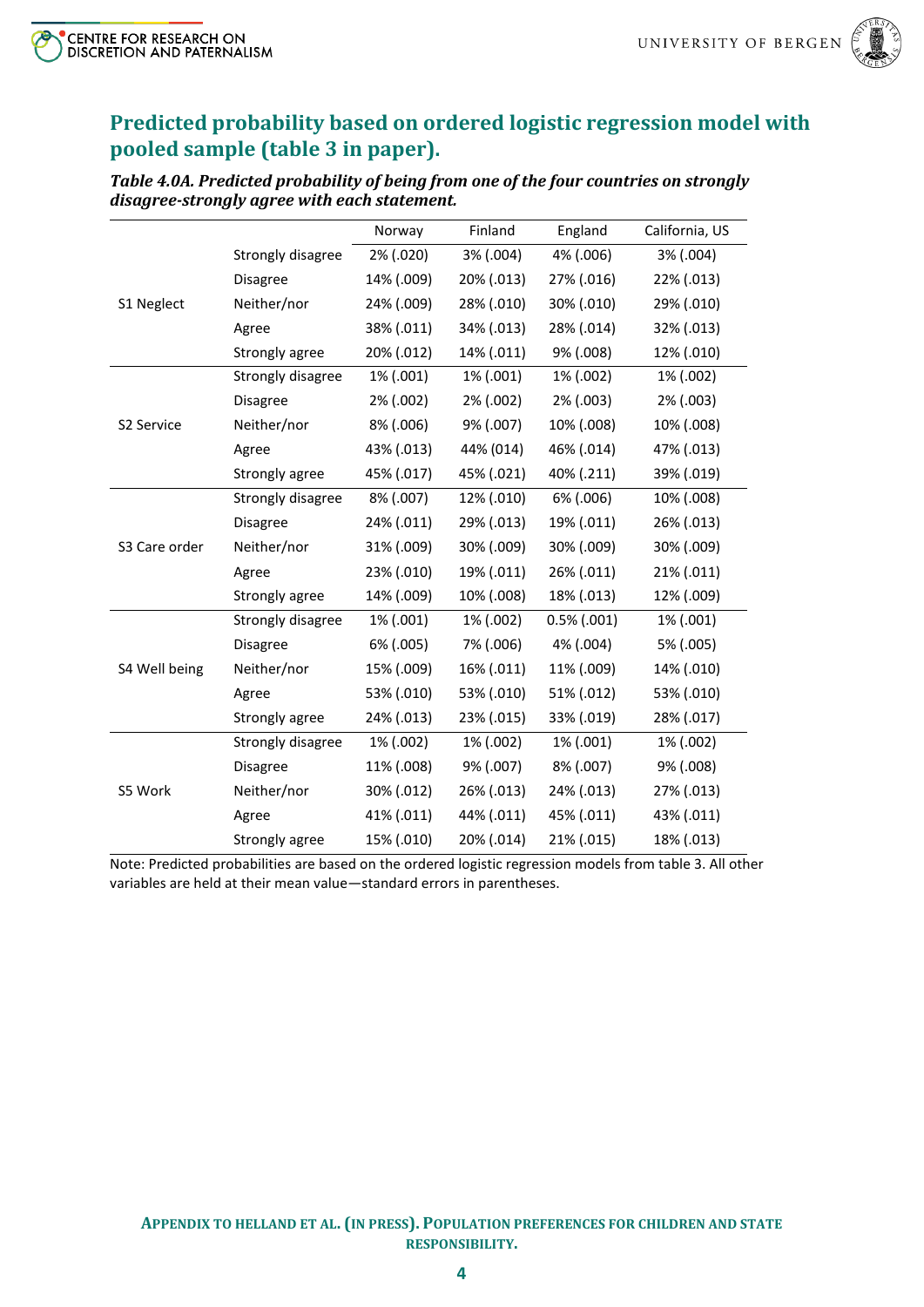

# <span id="page-4-0"></span>**Ordered logistic regression analysis for each country**

|                           | <b>S1 Neglect</b> | <b>S2 Service</b> | S3 Care order | <b>S4 Well-being</b> | <b>S5 Work</b> |
|---------------------------|-------------------|-------------------|---------------|----------------------|----------------|
| <b>Norway</b>             | (1)               | (2)               | (3)           | (4)                  | (5)            |
| Gender (Female)           | .056              | $.433***$         | $-0.039$      | $.252*$              | .200           |
|                           | (.133)            | (.139)            | (.130)        | (.138)               | (.132)         |
| Age                       | $.011***$         | .007              | $.013***$     | $.009**$             | $.013***$      |
|                           | (.004)            | (.004)            | (.004)        | (.004)               | (.004)         |
| Child u18 (Yes)           | $-0.008$          | .059              | $-.093$       | $-112$               | $-.024$        |
|                           | (.158)            | (.164)            | (.153)        | (.166)               | (.159)         |
| <b>Education</b> (Higher) | .184              | $.253*$           | .089          | .059                 | .127           |
|                           | (.140)            | (.146)            | (.136)        | (.145)               | (.140)         |
| Ideology                  |                   |                   |               |                      |                |
| Left-wing                 | ref. category     | ref. category     | ref. category | ref. category        | ref. category  |
| Centrist                  | $-.238*$          | $-.174$           | $-156$        | $-0.393**$           | $-269$         |
|                           | (.178)            | (.185)            | (.173)        | (.186)               | (.178)         |
|                           | $-.002$           | $-.058$           | $-.023$       | $-.093$              | $-0.008$       |
| Right-wing                | (.150)            | (.155)            | (.145)        | (.154)               | (.148)         |
|                           |                   |                   |               |                      |                |
| N                         | 802               | 802               | 802           | 802                  | 802            |
| R-squared                 | 0.007             | 0.013             | 0.006         | 0.009                | 0.008          |
| Prob $>$ Chi <sup>2</sup> | 0.025             | 0.013             | 0.019         | 0.0929               | 0.013          |

### <span id="page-4-1"></span>*Table 5.1A Ordered logistic models with the sample from Norway.*

*\*\*\* p<.01, \*\* p<.05, \* p<.1*

Note: Coefficient (std. dev.).

### <span id="page-4-2"></span>*Table 5.2A. Ordered logistic models with the sample from Finland.*

| <b>Finland</b>            | <b>S1 Neglect</b> | <b>S2 Service</b> | S3 Care order | <b>S4 Well-being</b> | S5 Work       |
|---------------------------|-------------------|-------------------|---------------|----------------------|---------------|
|                           | (1)               | (2)               | (3)           | (4)                  | (5)           |
| Gender (Female)           | $-.037$           | .938***           | $-.209$       | $.469***$            | .200          |
|                           | (.159)            | (.173)            | (.175)        | (.136)               | (.164)        |
| Age                       | $.020***$         | $.017***$         | $.018***$     | $.013**$             | $.012**$      |
|                           | (.002)            | (.006)            | (.005)        | (.006)               | (.005)        |
| Child u18 (Yes)           | .002              | .196              | $-0.026$      | $-.048$              | $-.037$       |
|                           | (.181)            | (.196)            | (.181)        | (.192)               | (.188)        |
| <b>Education</b> (Higher) | $-0.489**$        | .139              | $-.107$       | .024                 | .201          |
|                           | (.190)            | (.204)            | (.184)        | (.221)               | (.196)        |
| <b>Ideology</b>           |                   |                   |               |                      |               |
| Left-wing                 | ref. category     | ref. category     | ref. category | ref. category        | ref. category |
| Centrist                  | $.513***$         | $-283$            | .297          | $-.012$              | .052          |
|                           | (.197)            | (.213)            | (.195)        | (.209)               | (.202)        |
| Right-wing                | $.668***$         | $-.073$           | $.636***$     | $-0.088$             | .237          |
|                           | (.197)            | (.212)            | (.196)        | (.207)               | (.203)        |
| N                         | 528               | 528               | 528           | 528                  | 528           |
| <b>R-squared</b>          | 0.024             | 0.038             | 0.018         | 0.011                | 0.009         |
| Prob $>$ Chi <sup>2</sup> | 0.000             | 0.000             | 0.000         | 0.030                | 0.054         |

*\*\*\* p<.01, \*\* p<.05, \* p<.1*

Note: Coefficient (std. dev.).